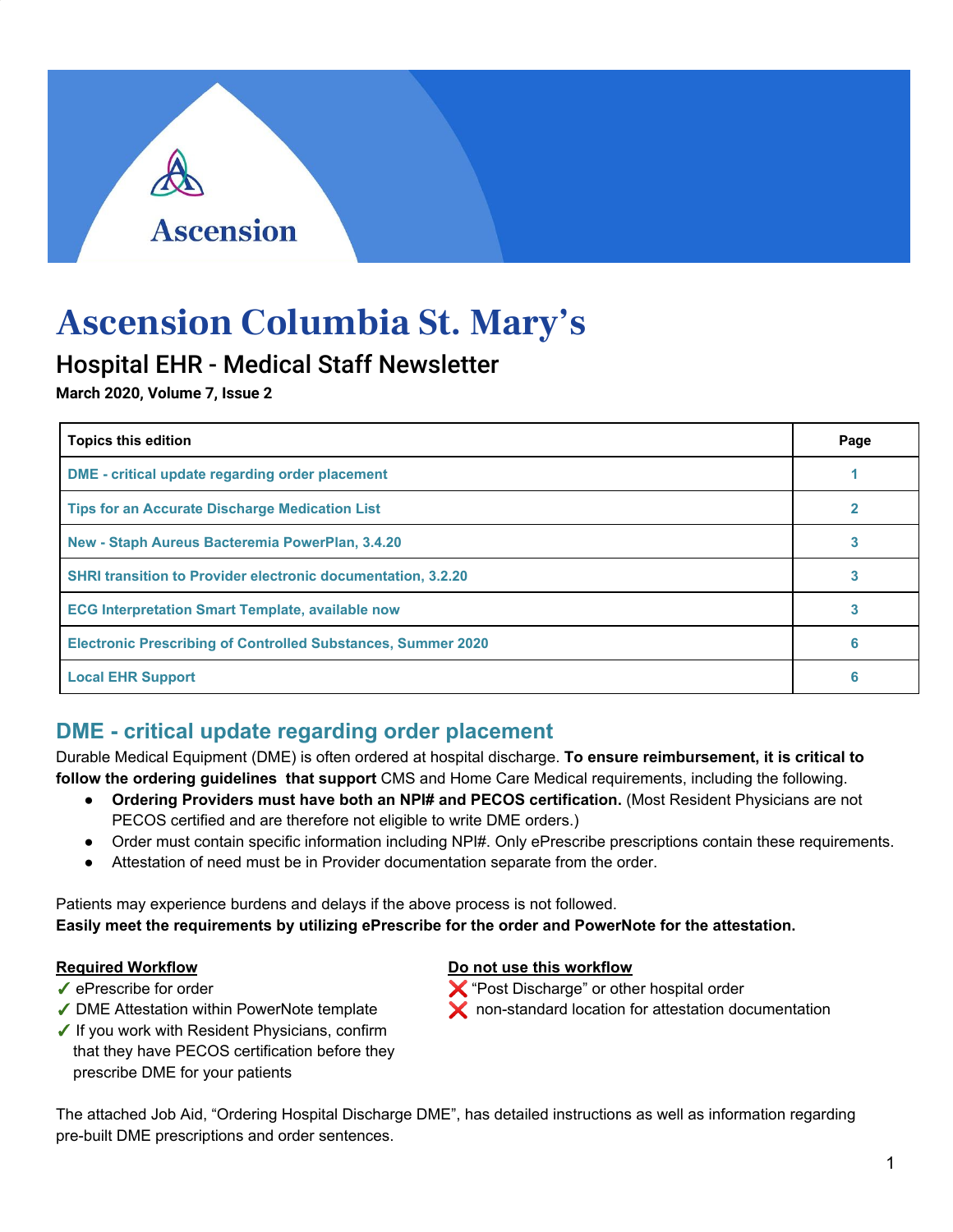#### **Tips for an Accurate Discharge Medication List**

During Discharge Medication Reconciliation (aka Discharge Med Rec), the Home Medication List is updated with additions, deletions and/or modifications.

The Home Medication List populates three documents that follow the patient at discharge:

- **(1)** Physician Discharge Summary (PowerNote signed by Physician)
- **(2)** Patient Discharge Summary and **(3)** Transition of Care (both "Finalized and Printed" by RN from Depart)

If the Discharge Med Rec is done after the above documents are finalized, the Home Medication List will not be accurate.

#### In order to assure that the Medication List is accurate, it is critical to follow these steps in order:

#### **Step 1:** Discharge Med Rec completed

**Step 2:** Discharge Summary PowerNote populated with Home Medications (ST)

\* Discharge Plan <Hide Structure> <Use Free Text> **Discharge Medications** Home Medications (ST) Discharge medications **OTHER** 

**Step 3:** Discharge Order placed (signal to RN that "safe" to Finalize and Print Depart documents)

#### **If Step 1 is completed or repeated after Step 2 or 3, the following must happen.**

- Notify RN that changes have been made to the Medication List. The RN will need to Finalize and Print Depart documents a second time if needed.
- Update the Home Medication List in the PowerNote Discharge Summary

repopulate

- Saved PowerNote (2 methods)
	- Use "Refresh" to re-populate the *Home Medications (ST)*

|                                                                                                                                                               |                         |                    |                   | Refresh                  |
|---------------------------------------------------------------------------------------------------------------------------------------------------------------|-------------------------|--------------------|-------------------|--------------------------|
| Patient: TESTING, TESTCINDY<br>Age: 50 years Sex: Female DOB: 07/07/1969<br>Associated Diagnoses: None<br>Author: Wilkerson, Suzanne M MD                     | <b>MRN: SMM-0889619</b> |                    | FIN: 000131295413 | Ř<br>$\tilde{c}_C^{\,2}$ |
| * Discharge Information < Show Structure> <use free="" text=""><br/>Manually "Clear" and repopulate the Home Medications (ST)<br/>Discharge medications</use> | Home Me                 | 4.45.79%           |                   |                          |
|                                                                                                                                                               | aspirin:<br>$1 - 11$    | Copy<br>$D = -4 -$ |                   |                          |

- Signed PowerNote
	- Right click over note and "Modify"; select Revise; follow Saved PowerNote steps above

Paste

Clear

| Addend Note | This note has already been signed. Would you like to Addend or Revise it? |  |
|-------------|---------------------------------------------------------------------------|--|
|             |                                                                           |  |
| Revise Note |                                                                           |  |

atenolol<sub>2</sub>

Lipitor 10

 $-100$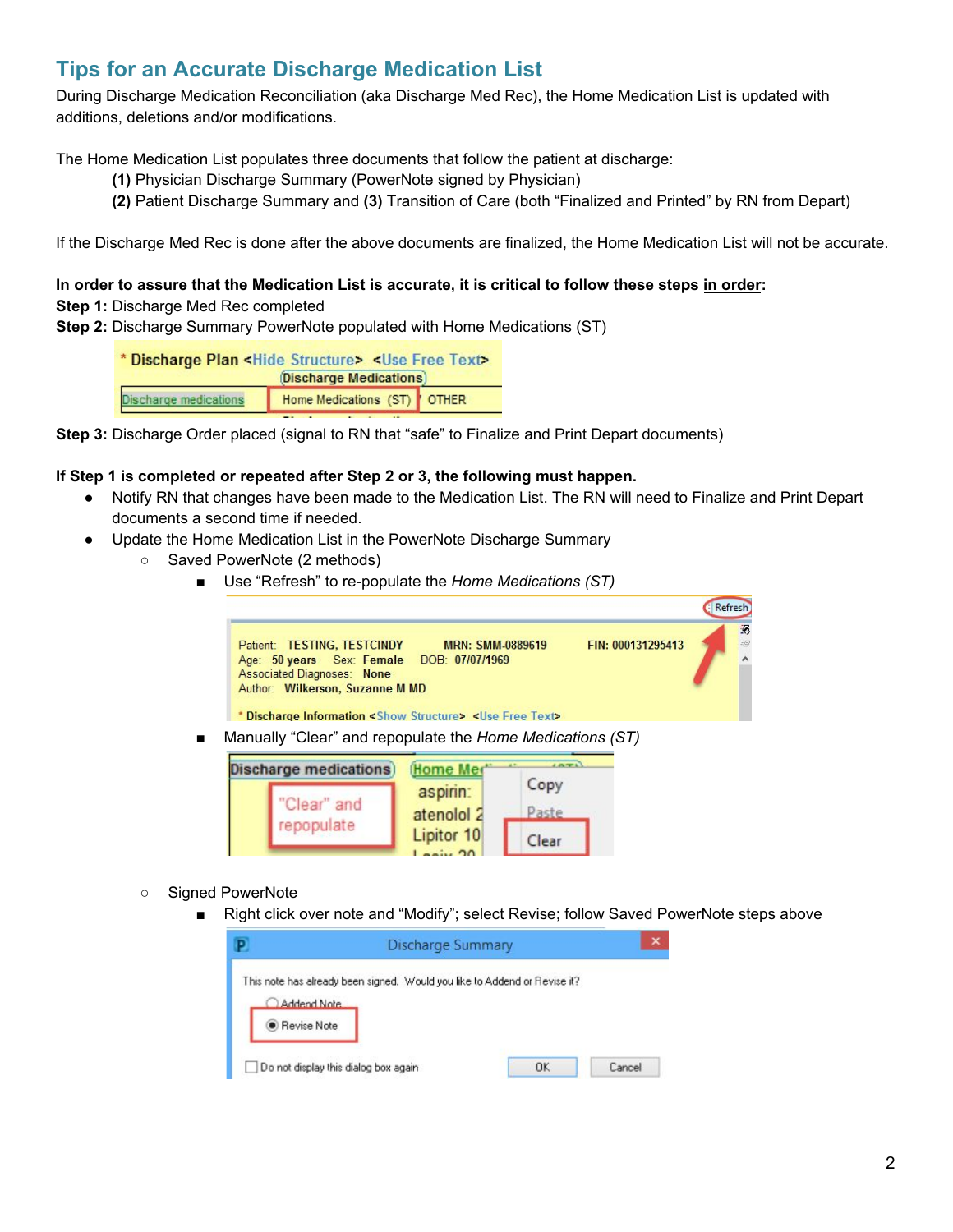#### **New - Staph Aureus Bacteremia PowerPlan, 3.4.20**

A new PowerPlan was created for treatment of Staph Aureus Bacteremia (SAB) based on recommendations from the Antimicrobial Stewardship and Infection Committee of Ascension. It will be available starting 3.4.20.

Staph aureus Bacteremia Management - Adults AH

The Powerplan is recommended for confirmed and suspected SAB and includes these evidence based practices:

- Infectious Disease Consult to assist with assessment and antibiotic duration
- Echocardiogram orders
- Antibiotics for MRSA and MSSA

#### **SHRI transition to Provider electronic documentation, 3.2.20**

Until now, Sacred Heart Rehabilitation Institute (SHRI) Medical Staff have been documenting both electronically and on paper progress notes. This split record creates challenges for Medical Staff and associates.

**Starting March 2,2020, all documentation by Physicians and Advanced Care Practitioners at SHRI must be paperless**. Most documentation will be completed using Cerner PowerNote. The option to use dictation where applicable (H&Ps, Consult notes, and Discharge Summaries) remains available, but paper forms and hand written progress notes will no longer be utilized.

Other staff, including nursing, therapists, and case managers will continue paper documentation of notes, vital signs, etc. We are, though, working on a future transition to electronic documentation for them also.

#### **ECG Interpretation Smart Template, available now**

A Smart Template that populates PowerNote with ECG interpretations from the encounter is now available

Any part of any PowerNote can be populated with results. For this example, it will be placed in the "ECG interp" sentence of the Hospital Progress Note template.

1. Select OTHER to open a free text box.



2. Within free text box click the "Template" icon



3. Select the "\*ECG Interp Current Enc PowerNote AHMI" template.

| <b>Select Templates</b>                                                                       |  |
|-----------------------------------------------------------------------------------------------|--|
| Note types:                                                                                   |  |
| All note types                                                                                |  |
|                                                                                               |  |
| Templates:<br>*Diagnosis Related Orders PowerNote<br>*Diagnosis Related Orders PowerNote AHMI |  |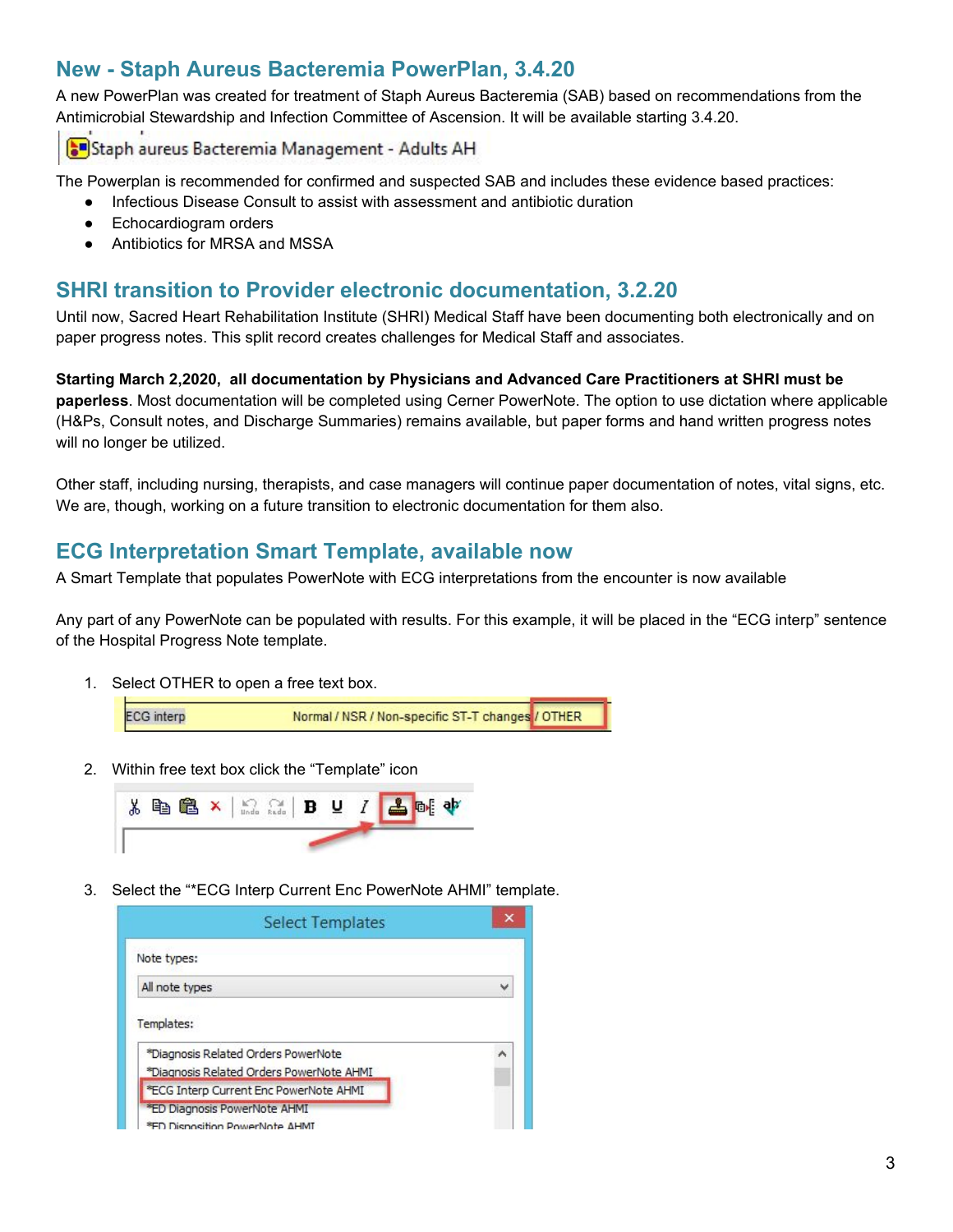4. Review and edit as needed, then select OK

| п                                                                                                                                                                                                         | ECG interp - What                                                                                                                                                                                                                                                                                                                                                                                                                                                        |  |
|-----------------------------------------------------------------------------------------------------------------------------------------------------------------------------------------------------------|--------------------------------------------------------------------------------------------------------------------------------------------------------------------------------------------------------------------------------------------------------------------------------------------------------------------------------------------------------------------------------------------------------------------------------------------------------------------------|--|
| $\lambda$ the $\mathbf{B}$ x $ \Omega_{\alpha} $ B U $I$ $ \Delta$ of $\psi$                                                                                                                              |                                                                                                                                                                                                                                                                                                                                                                                                                                                                          |  |
| <b>ECG RESULTS</b><br>13:56, Atrial fibrillation has replaced Sinus rhythm Referred By: Emily S Yu Confirmed By: MARK LEITSCHUH MD<br>Electronically signed by: Leitschuh, Mark L MD on: 03/01/2020 17:30 | Test Date/Time Stamp:Sun Mar 01+17:30:58 2020 Test Reason : Dizziness Blood Pressure : ***/*** mmHG Vent. Rate : 106 BPM<br>Atrial Rate: 108 BPM P-R Int: 000 ms QRS Dur: 076 ms QT Int: 308 ms P-R-T Axes: 000 045 039 degrees<br>QTc Int: 409 ms Atrial fibrillation with rapid ventricular response Abnormal ECG When compared with ECG of 01-MAR-2020                                                                                                                |  |
| <b>MD</b><br>Electronically signed by : Leitschuh, Mark L MD on: 03/01/2020 13:56                                                                                                                         | ∏est Date/Time Stamp:Sun Mar 01+13:56:27 2020 Test Reason : Cardiac concerns Blood Pressure : ***/*** mmHG Vent. Rate :<br>1086 BPM Atrial Rate: 086 BPM P-R Int: 200 ms QRS Dur: 072 ms QT Int: 342 ms P-R-T Axes: 071 037 048<br>degrees QTc Int: 409 ms Sinus rhythm with sinus arrhythmia Low voltage QRS Borderline ECG When compared with ECG of<br>19-FEB-2020 14:49, No significant change was found Referred By: Anna M De La Pena Confirmed By: MARK LEITSCHUH |  |
|                                                                                                                                                                                                           |                                                                                                                                                                                                                                                                                                                                                                                                                                                                          |  |
| Clear Text                                                                                                                                                                                                | <b>OK</b><br>Cancel                                                                                                                                                                                                                                                                                                                                                                                                                                                      |  |

#### 5. The PowerNote populates

#### **ECG** interp

**ECG RESULTS** 

Test Date/Time Stamp: Sun Mar 01+17:30:58 2020 Test Reason : Dizziness Blood Pressure : \*\*\*/\*\*\* mmHG Vent. Rate : 106 BPM Atrial Rate: 108 BPM P-R Int: 000 ms QRS Dur: 076 ms QT Int: 308 ms P-R-T Axes: 000 045 039 degrees QTc Int: 409 ms Atrial fibrillation with rapid ventricular response Abnormal ECG When compared with ECG of 01-MAR-2020 13:56, Atrial fibrillation has replaced Sinus rhythm Referred By: Emily S Yu Confirmed By: MARK LEITSCHUH MD Electronically signed by : Leitschuh, Mark L MD on: 03/01/2020 17:30

Test Date/Time Stamp: Sun Mar 01+13:56:27 2020 Test Reason : Cardiac concerns Blood Pressure : \*\*\*/\*\*\* mmHG Vent. Rate : 086 BPM Atrial Rate: 086 BPM P-R Int: 200 ms QRS Dur: 072 ms QT Int: 342 ms P-R-T Axes: 071 037 048 degrees QTc Int: 409 ms Sinus rhythm with sinus arrhythmia Low voltage QRS Borderline ECG When compared with ECG of 19-FEB-2020 14:49, No significant change was found Referred By: Anna M De La Pena Confirmed By: MARK LEITSCHUH **MD** 

Electronically signed by : Leitschuh, Mark L MD on: 03/01/2020 13:56

#### **Creating an Autotext can expedite this process:**

1. Within a free text box select the "Autotext" icon.



2. Select **+**

| My Phrases | <b>Public Phrases</b> |  |
|------------|-----------------------|--|
|            |                       |  |

3. Enter personal Abbreviation and Description, then select "Insert Templates/Tokens" icon

| Abbreviation | Description               |   |
|--------------|---------------------------|---|
| .ECG         | <b>ECG Smart Template</b> |   |
| Arial        | ù.<br>الثقا               | 靝 |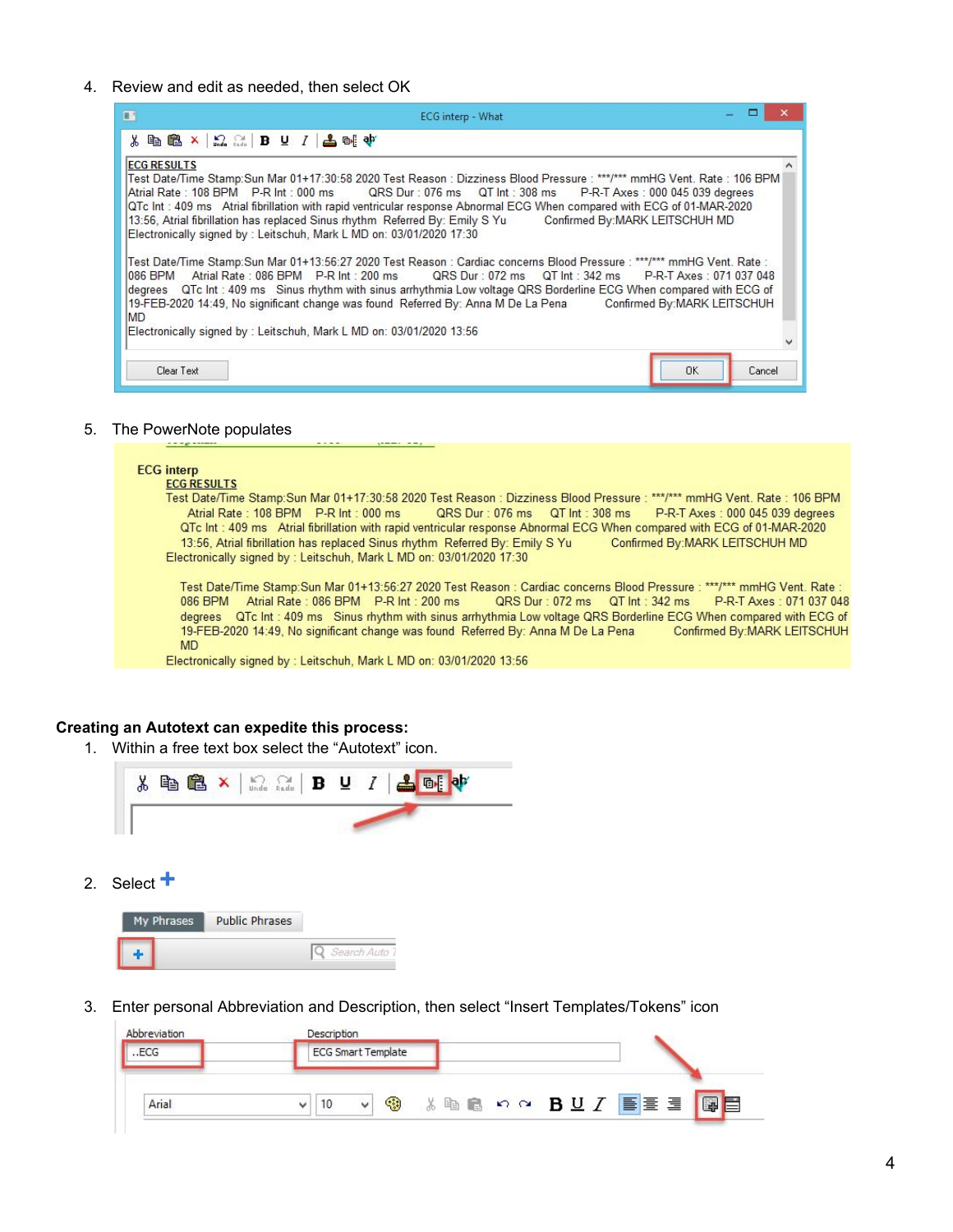#### 4. Highlight the smart template and select "Insert"

| 画                                                                         |                       | ▭<br>Insert Templates/Tokens                                                                                                                                                     |
|---------------------------------------------------------------------------|-----------------------|----------------------------------------------------------------------------------------------------------------------------------------------------------------------------------|
| Q Search Templates/Tokens                                                 |                       | Patient: HOWARD, FLORENCE Encounter FIN: 000522261866                                                                                                                            |
| Name<br>$\Delta$                                                          | $\hat{\cdot}$<br>Type | <b>ECG RESULTS</b>                                                                                                                                                               |
| * Urine Drug Screens                                                      | <b>Smart Template</b> | Test Date/Time Stamp:Sun Mar 01+17:30:58 2020 Test Reason : Dizziness Blood Pressure :                                                                                           |
| * Date of birth                                                           | <b>Smart Template</b> | ***/*** mmHG Vent. Rate: 106 BPM Atrial Rate: 108 BPM P-R Int: 000 ms<br>QRS Dur:<br>076 ms QT Int: 308 ms<br>P-R-T Axes: 000 045 039 degrees QTc Int: 409 ms Atrial             |
| * Diagnosis Related Orders                                                | <b>Smart Template</b> | fibrillation with rapid ventricular response Abnormal ECG When compared with ECG of 01-MAR-<br>2020 13:56, Atrial fibrillation has replaced Sinus rhythm Referred By: Emily S Yu |
| * Health Maintenance                                                      | <b>Smart Template</b> | Confirmed By:MARK LEITSCHUH MD                                                                                                                                                   |
| * Health Maintenance Recom A.,                                            | <b>Smart Template</b> | Electronically signed by : Leitschuh, Mark L MD on: 03/01/2020 17:30                                                                                                             |
| * Invasive Ventilation PowerNot                                           | <b>Smart Template</b> | Test Date/Time Stamp: Sun Mar 01+13:56:27 2020 Test Reason: Cardiac concerns Blood<br>Pressure: ***/*** mmHG Vent. Rate: 086 BPM Atrial Rate: 086 BPM P-R Int: 200 ms            |
| * IV Drips PowerNote AHMI                                                 | <b>Smart Template</b> | QRS Dur: 072 ms QT Int: 342 ms<br>P-R-T Axes: 071 037 048 degrees QTc Int: 409 ms                                                                                                |
| * Medication List                                                         | <b>Smart Template</b> | Sinus rhythm with sinus arrhythmia Low voltage QRS Borderline ECG When compared with<br>ECG of 19-FEB-2020 14:49. No significant change was found Referred By: Anna M De La Pena |
| * Medication List AHMI                                                    | <b>Smart Template</b> | Confirmed By: MARK LEITSCHUH MD<br>Electronically signed by : Leitschuh, Mark L MD on: 03/01/2020 13:56                                                                          |
| * Medication List with Complian                                           | <b>Smart Template</b> |                                                                                                                                                                                  |
| *Allergies PowerNote                                                      | <b>Smart Template</b> |                                                                                                                                                                                  |
| *Allergies PowerNote AHMI                                                 | <b>Smart Template</b> |                                                                                                                                                                                  |
| *Aminoglycoside Monitoring Re                                             | <b>Smart Template</b> |                                                                                                                                                                                  |
| *Diabetic Labs 1 Year PowerNo                                             | <b>Smart Template</b> |                                                                                                                                                                                  |
| *Diagnosis Related Orders Pow                                             | <b>Smart Template</b> |                                                                                                                                                                                  |
| *Diagnosis Related Orders Pow                                             | <b>Smart Template</b> |                                                                                                                                                                                  |
| *ECG Interp Current Enc Power                                             | <b>Smart Template</b> |                                                                                                                                                                                  |
| *ED Diagnosis PowerNote AHMI                                              | Smart Template        |                                                                                                                                                                                  |
| $\overline{2}$<br>$\overline{3}$<br>5<br>32<br>Previous<br>$\overline{4}$ | Next                  |                                                                                                                                                                                  |
|                                                                           |                       | Cancel<br>Insert                                                                                                                                                                 |

#### 5. Select "save"

| $\mathbb{G}$         | Manage Auto Text                             | $\begin{array}{c c c c} \hline \quad \  & \quad \  & \\\hline \quad \  & \quad \  & \\\hline \end{array} \qquad \begin{array}{c c} \hline \quad \  & \times \quad \  \\ \hline \end{array}$ |
|----------------------|----------------------------------------------|---------------------------------------------------------------------------------------------------------------------------------------------------------------------------------------------|
| Abbreviation<br>.ECG | Description<br><b>ECG Smart Template</b>     | Show Auto Text Notifications                                                                                                                                                                |
| Arial                | V + & & B O O B U Z E E E BE<br>$\vee$ 12    |                                                                                                                                                                                             |
|                      | 圖 [ *ECG Interp Current Enc PowerNote AHMI ] | $\land$                                                                                                                                                                                     |
|                      |                                              |                                                                                                                                                                                             |
|                      |                                              |                                                                                                                                                                                             |
|                      |                                              |                                                                                                                                                                                             |
|                      |                                              |                                                                                                                                                                                             |
|                      |                                              |                                                                                                                                                                                             |
|                      |                                              |                                                                                                                                                                                             |
|                      |                                              |                                                                                                                                                                                             |
|                      |                                              |                                                                                                                                                                                             |
|                      |                                              | $\checkmark$                                                                                                                                                                                |
|                      |                                              |                                                                                                                                                                                             |
|                      |                                              | Cancel<br>Save                                                                                                                                                                              |